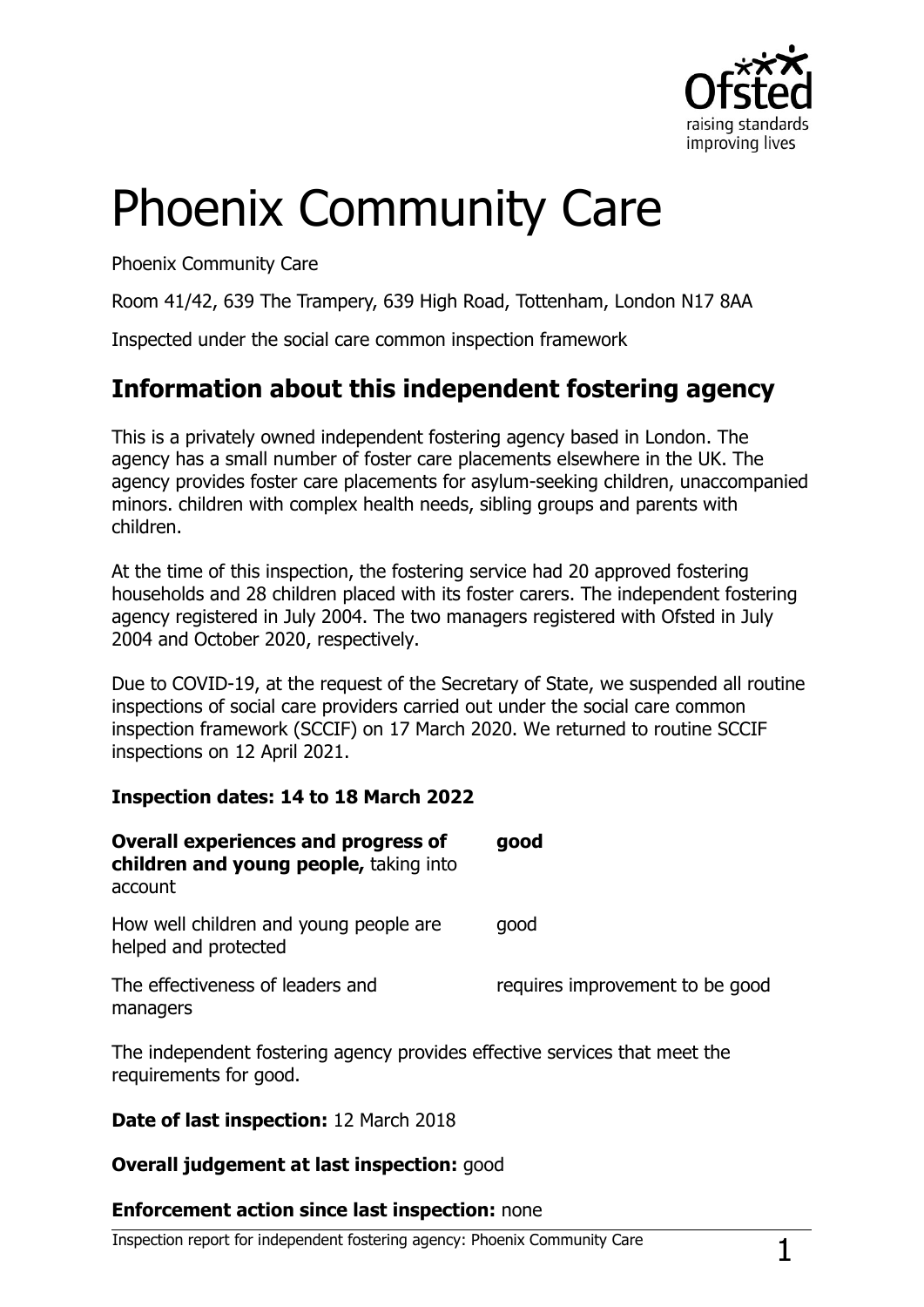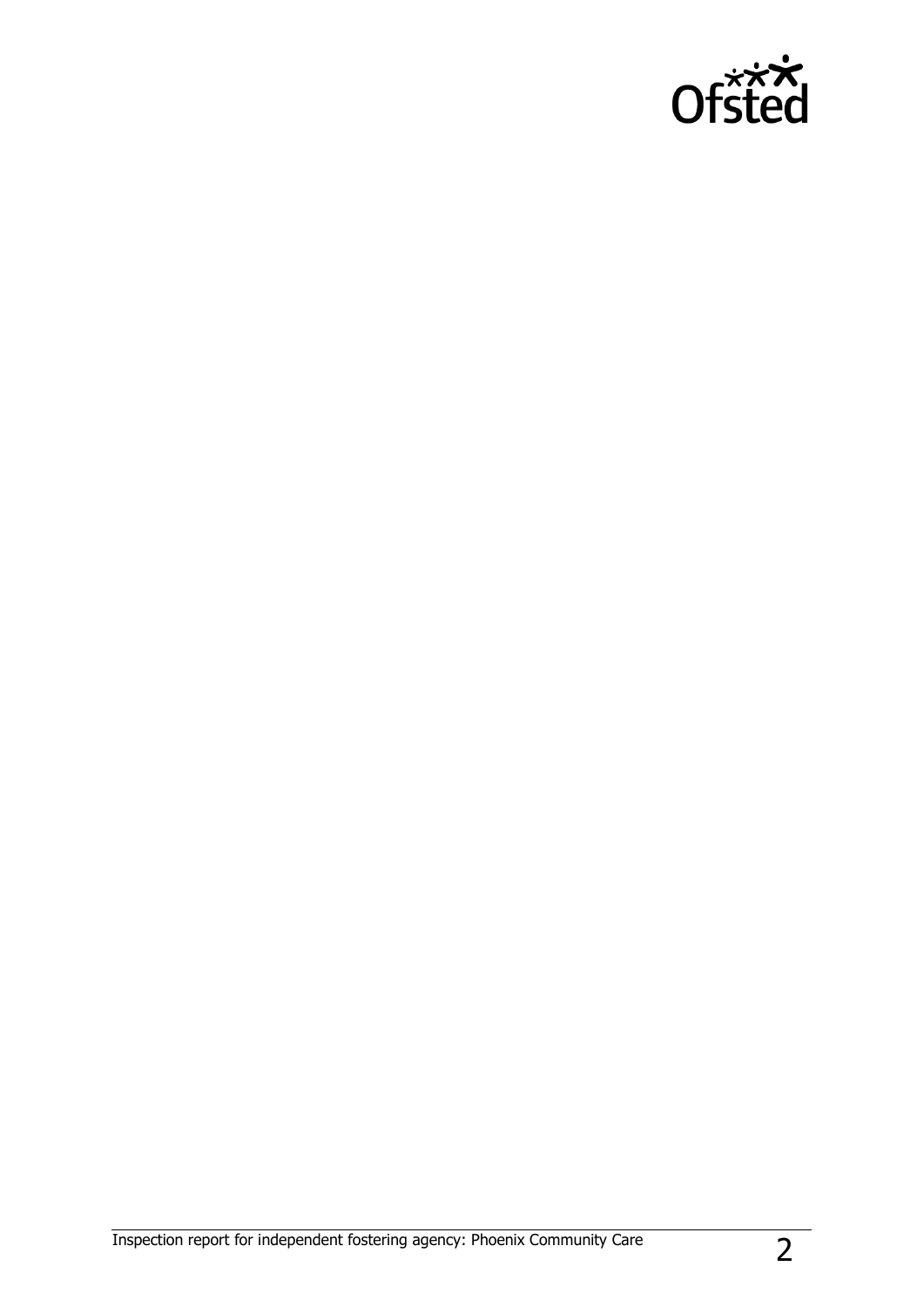

# **Inspection judgements**

#### **Overall experiences and progress of children and young people: good**

The fostering service provides good-quality care. Outcomes for children are positive and children have good experiences. They develop secure attachments with their foster families and have a very strong sense of belonging. One child told the inspector, 'I have a home and that's all I wanted. I love having a family that really cares.'

Children receive personalised care that meets their individual needs. The fostering service pays good attention to issues of equality and diversity. For example, children have access to interpreters and translated information. Foster carers encourage children to practice their chosen faith if they wish to do so.

Children benefit from the agency's effective matching process. Some unaccompanied minors are placed with foster carers who originate from their country and region of birth. They therefore share very similar experiences as refugees. Children feel that their foster carers have a good understanding of their past experiences and trauma and so can help them to settle in the UK.

Children confirmed that they feel listened to. They are aware of how to make complaints, but do not do so. The agency's children's champion supports children to have a voice within the fostering service. However, this is an area that requires further development to ensure that children have greater influence in shaping services provided to children.

Children live healthy lifestyles. Foster carers and staff ensure that there is good promotion of the children's physical, emotional and social well-being. Children have good access to primary healthcare services and receive advice and support from specialist services as required. This is particularly the case for children who have complex medical needs.

Children benefit from the fostering agency's protocols and procedures regarding the prevention of COVID-19. This preventive work has helped to keep children and foster carers safe throughout the pandemic. During this time, children have continued to have fun and positive experiences with their foster families.

Children's learning outcomes and general development are good. They make good academic and vocational progress. School and college attendance is high, and children make steady progress from their starting points. Staff are proactive in challenging educational specialists if they feel that children's educational provision fails to meet their learning needs. Children, their foster carers and staff celebrate children's achievements.

The fostering service prepares older children for adulthood. They receive support to develop practical life skills to increase their independence. A small number of young adults remain living with their foster carers in 'staying put' arrangements. This allows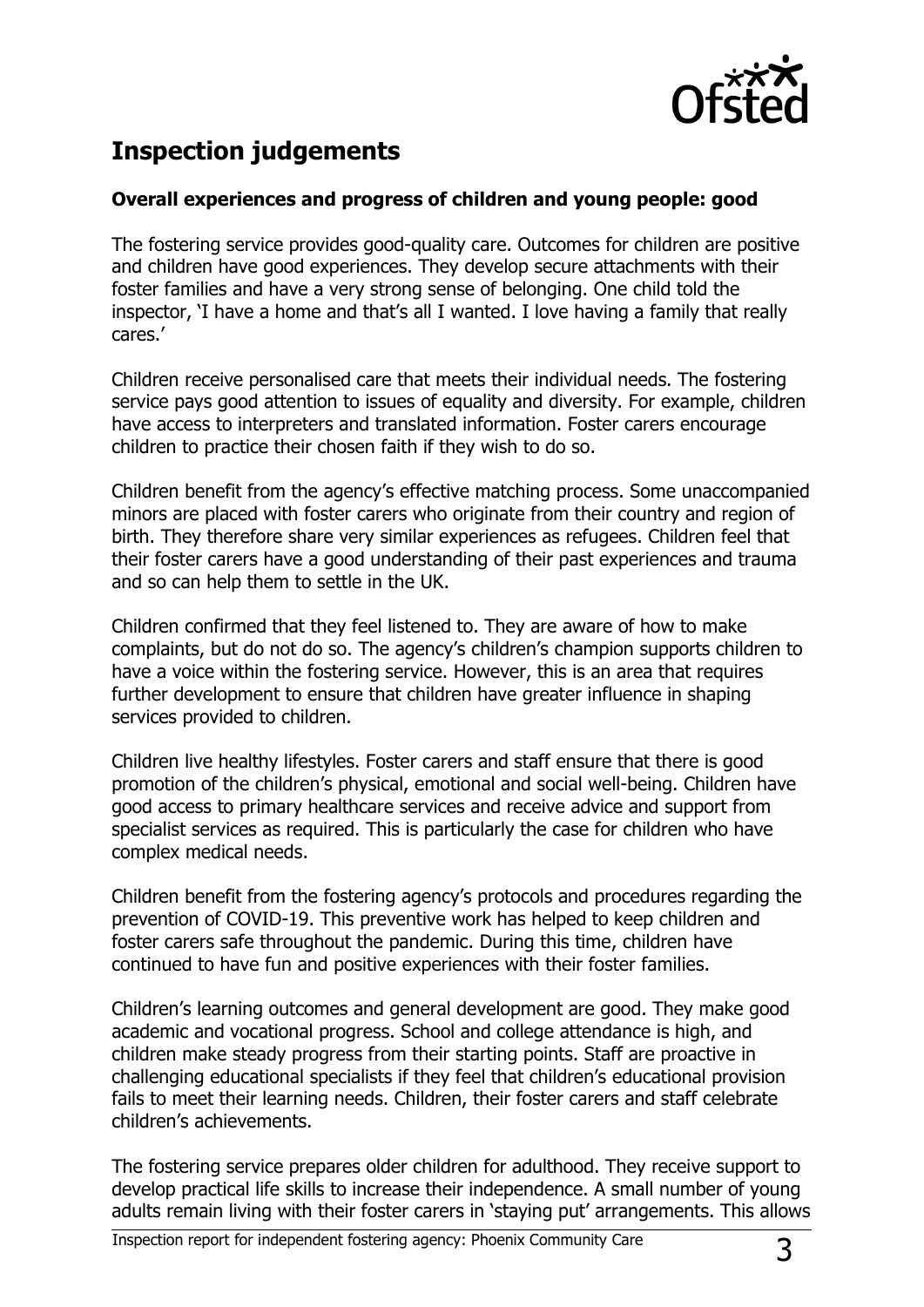

them to remain living with their foster families and maintain existing relationships for continued support and guidance.

#### **How well children and young people are helped and protected: good**

Foster carers and staff of the fostering service work hard to protect children from harm and abuse. They ensure that the safety and well-being of children are paramount. Children say that they feel safe with their foster families. A young mother told the inspector, 'I feel very safe where I am, it's peaceful with no gangs or drug dealers. [The foster carer] keeps me safe. Always.'

Children benefit from the fostering service's comprehensive child protection policies and procedures. However, the agency is yet to develop adult protection policies for parent and child placements to ensure that foster carers are aware of the appropriate action to take in the event of a safeguarding incident.

Children have good opportunities to speak with staff in private when they complete home visits. Staff routinely complete unannounced visits to foster carers' homes. This further promotes the safety of children.

The assessment and preparation of foster carers focus strongly on child protection. This supports the safe care of children. Foster families have safe care policies in place. These outline how fostering households will keep children safe. However, managers do not consistently ensure that safe care policies address the specific needs of individual children. This does not offer foster carers guidance on managing particular household issues and risks for each child that they care for.

Placement plans address children's changing needs and promote strategies that help to reduce risk-taking behaviour. Staff complete comprehensive risk assessments. These help to reduce known and anticipated risks. Instances of children going missing from home, substance misuse, involvement in child sexual and criminal exploitation do not occur. Foster carers do not restrain children.

Foster carers set clear and consistent boundaries for children, and support plans are individualised. These plans provide staff with effective strategies to help to manage children's sometimes complex behaviour and promote appropriate behaviour. An independent reviewing officer reported to a child, 'It was lovely to hear that you are getting much better at listening to [foster carer's name]. Well done. [The foster carer] said she is very consistent, so you know what to expect at all times and this is really helping.'

Managers and the fostering service's human resources team ensure the safe vetting and recruitment of staff and panel members. However, managers do not always verify written references. This is contrary to safe recruitment practices.

Investigations into allegations are prompt and appropriate. Managers ensure that their communication with safeguarding specialists, such as local authority designated officers and the police, is regular and effective. A local authority social worker said of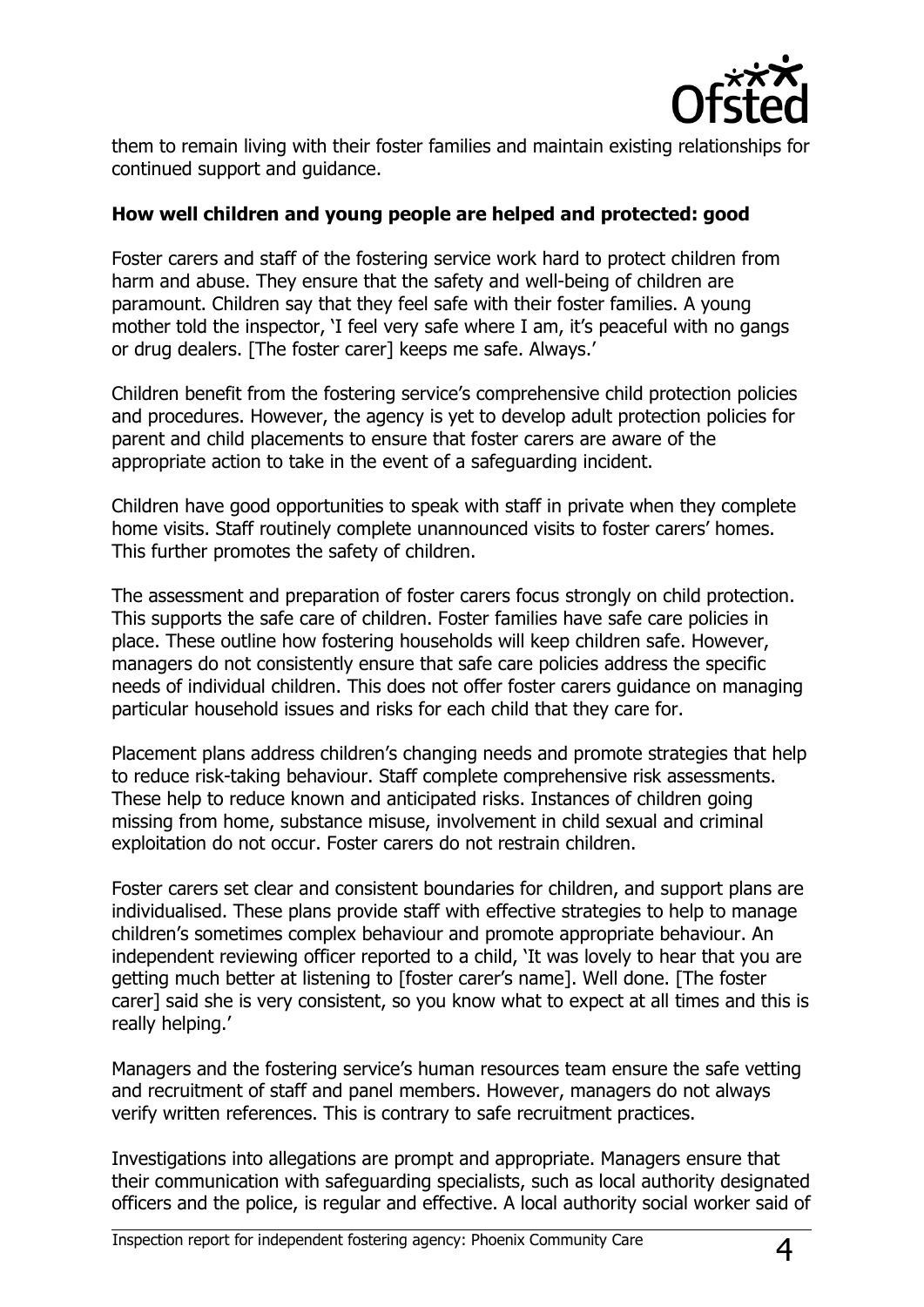

a parent and child placement, '[The foster carer] worked well with the local authority. She made contact with the social worker on a regular basis to share information. She is very safety conscious, and this was helpful to the mother in placement when identifying risks to the child.'

#### **The effectiveness of leaders and managers: requires improvement to be good**

Leaders and managers are ambitious and strive for continual improvement. However, a number of shortfalls are noted in the leadership of the service. The fostering service has two registered managers in post who job-share. Both are experienced managers and are former foster carers themselves. They are appropriately qualified and experienced to manage the service.

Weaknesses are noted in the managers' monitoring of the service. For example, the quality of care review, as required by the regulations, lacks input from key stakeholders. Reports do not include comments from children, local authority representatives or staff. This does not demonstrate that stakeholders have influence in developing and improving the service.

Staff and foster carers receive excellent training. This supports them to provide safe, personalised care. Foster carers report that training is relevant and of a high quality. However, a small number of foster carers are yet to complete the Training Development Standards within the 12-month deadline from the point of their initial approval.

The agency's case records are orderly, well maintained and provide good insight into children's journeys and the work being completed with children and families. However, some foster carers' logs are not kept current. Staff are continuing to work with these foster carers to help resolve this ongoing issue.

Managers do not ensure that all foster care agreements are updated and reflect foster carers' current approval status. The terms of foster carers' approval are also sometimes unclear on annual review documents. This does not ensure that there is a formal agreement of the types of placements foster carers can provide. This should be consistently reflected in all related records.

The service is well resourced to meet the needs of foster carers and children. Staff receive good support and meaningful supervision. However, not all staff have annual appraisals. This does not ensure that their learning and developments needs are well met. However, foster carers overwhelmingly say that the support they receive from the fostering service is excellent. Staff maintain good communication with foster carers and regularly visit them and children at their homes. Managers' and staff's communication with other professionals is effective and consistent.

The service's fostering panel operates effectively and benefits by having a membership that is drawn from a diverse range of professional backgrounds. The panel undertakes clear and appropriate analysis of the work presented at panel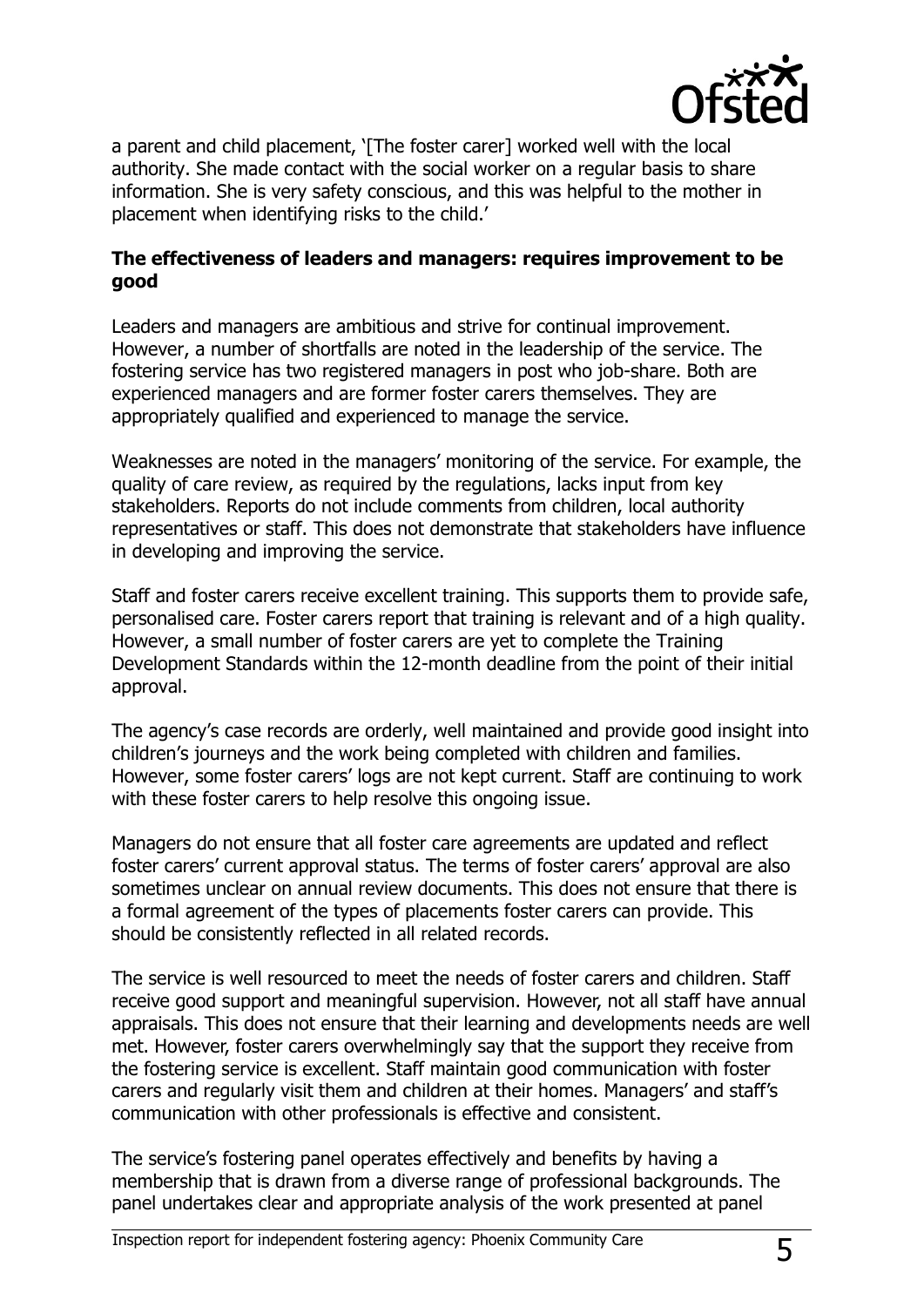

meetings. The administration of the fostering panel is effective, and panel meeting minutes are sufficiently detailed.

Staff complete foster carer assessments that are of a good standard. The annual reviewing process is thorough. This promotes the regular review of foster carers' suitability to continue to care for children.

This inspection highlights a number of shortfalls in the leadership and management of the service. However, these do not negatively impact on the quality of care provided to children and families as their protection, progress and experiences are positive.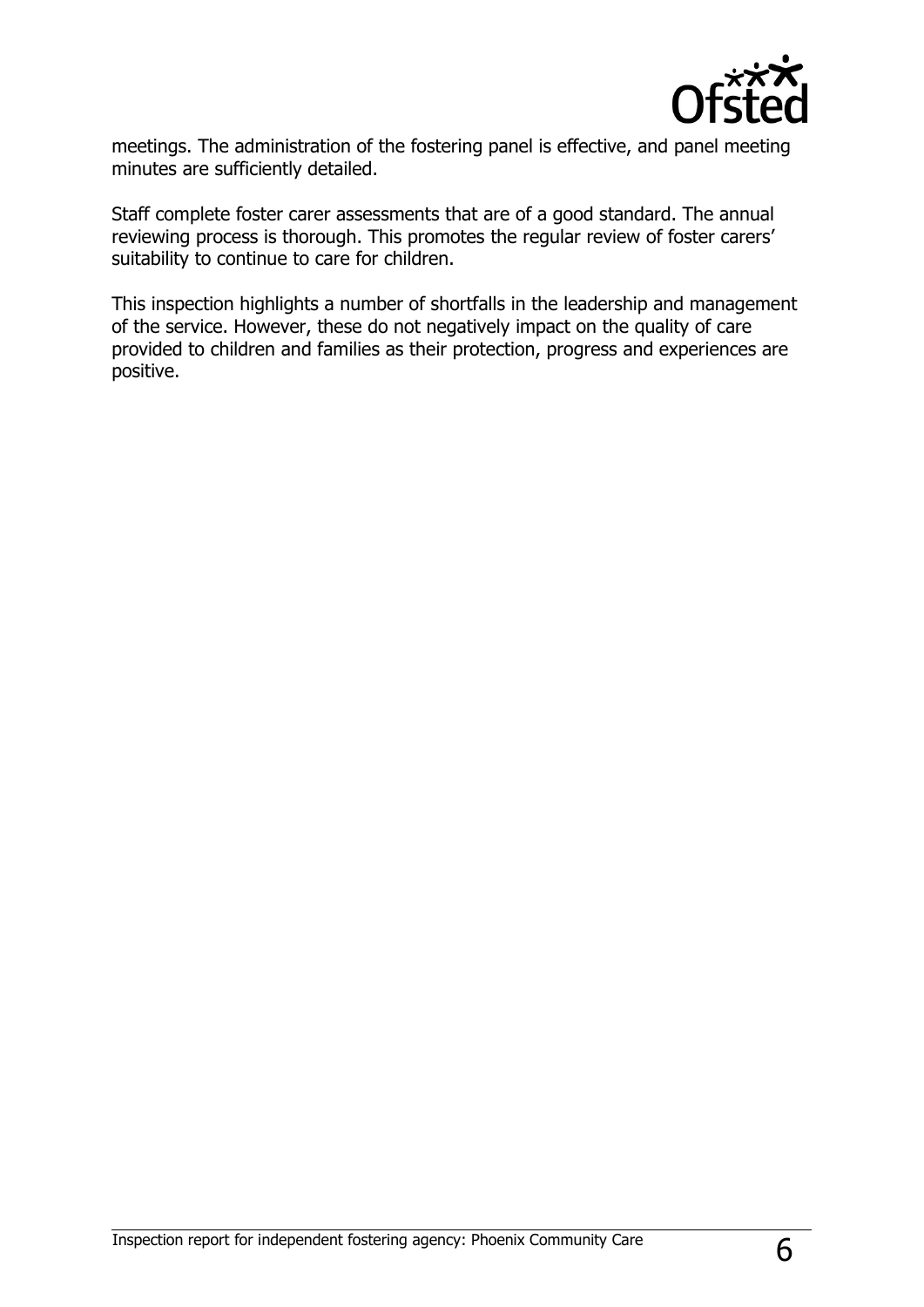

## **What does the independent fostering agency need to do to improve? Statutory requirements**

This section sets out the actions that the registered person(s) must take to meet the Care Standards Act 2000, Fostering Services (England) Regulations 2011 and the national minimum standards. The registered person(s) must comply within the given timescales.

| <b>Requirement</b>                                                                                                                                                                                                                                                                                             | Due date    |
|----------------------------------------------------------------------------------------------------------------------------------------------------------------------------------------------------------------------------------------------------------------------------------------------------------------|-------------|
| The system referred to in paragraph (1) must provide for<br>consultation with foster parents, children placed with foster<br>parents, and their placing authority (unless, in the case of a<br>fostering agency which is a voluntary organisation, it is also<br>the placing authority). (Regulation $35(3)$ ) | 1 June 2022 |
| The registered person in respect of an independent fostering<br>agency must ensure that-                                                                                                                                                                                                                       | 1 June 2022 |
| the welfare of children placed or to be placed with foster<br>parents is safeguarded and promoted at all times.<br>(Regulation 11 $(a)$ )                                                                                                                                                                      |             |
| In particular, that the fostering service develops adult<br>protection policies and procedures, and devise safe care<br>policies specific to children and families in placement.                                                                                                                               |             |
| The fostering service provider must ensure that all persons<br>employed by them-                                                                                                                                                                                                                               | 1 June 2022 |
| receive appropriate appraisal. (Regulation 21 $(4)(a)$ )                                                                                                                                                                                                                                                       |             |

### **Recommendations**

- The registered person should ensure that all people working in, or for, the fostering service have references checked to assess suitability before taking on responsibilities. Telephone enquiries should be made to each referee to verify the written reference. ('Fostering services: national minimum standards', 19.1)
- The registered person should ensure that foster carers are able to evidence that the Training, Support and Development Standards have been attained within 12 months of approval. ('Fostering services: national minimum standards', 20.2)
- The registered person should ensure that staff and fostering households understand the nature of records maintained and follow the service's policy for the keeping and retention of files. There is a system in place to monitor the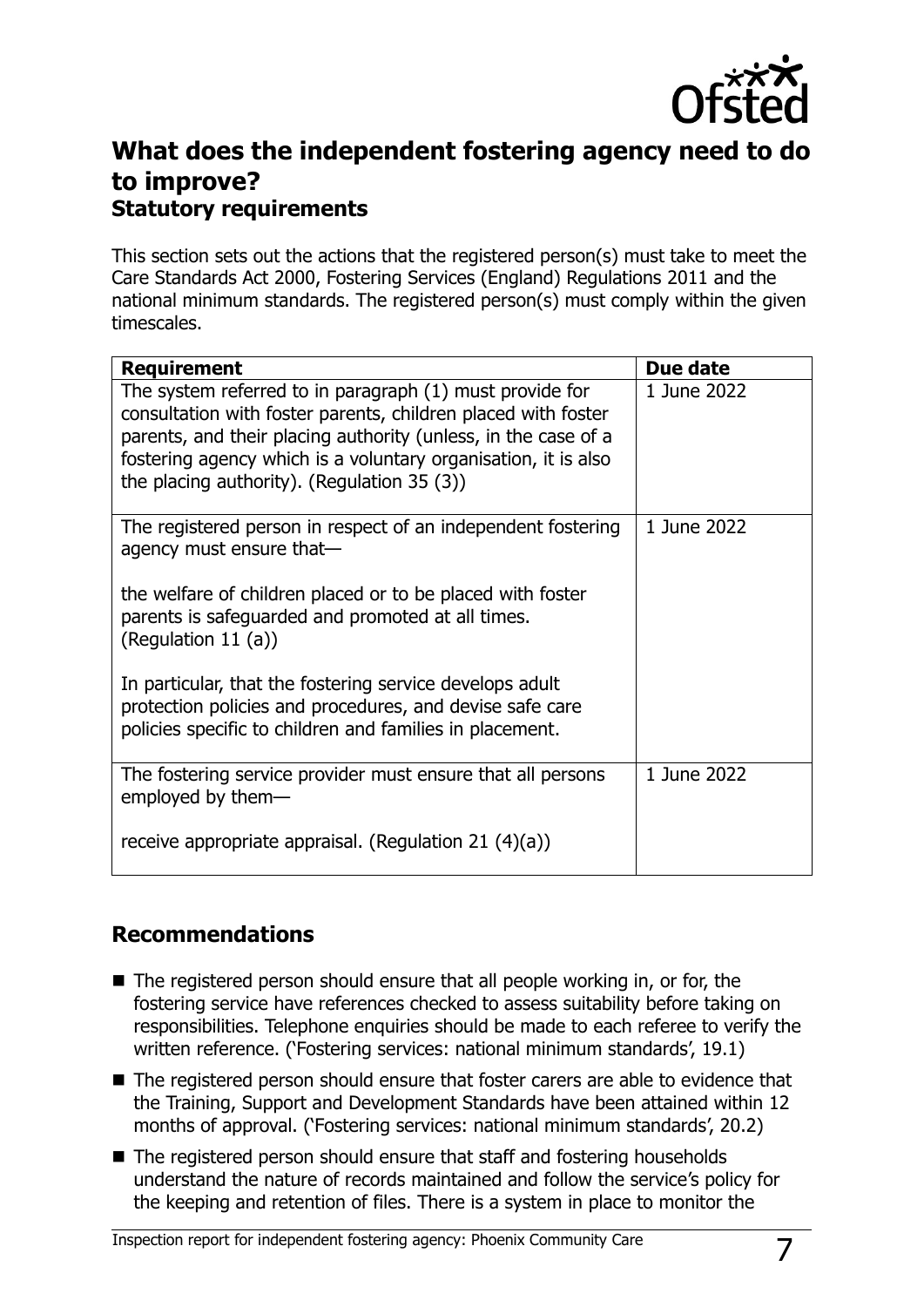

quality and adequacy of record keeping and take action when needed. This pertains to foster carers' logs, foster care agreements and foster carers' annual review documents. ('Fostering services: national minimum standards', 26.2).

## **Information about this inspection**

Inspectors have looked closely at the experiences and progress of children and young people using the 'Social care common inspection framework'. This inspection was carried out under the Care Standards Act 2000 to assess the effectiveness of the service, how it meets the core functions of the service as set out in legislation, and to consider how well it complies with the Fostering Services (England) Regulations 2011 and the national minimum standards.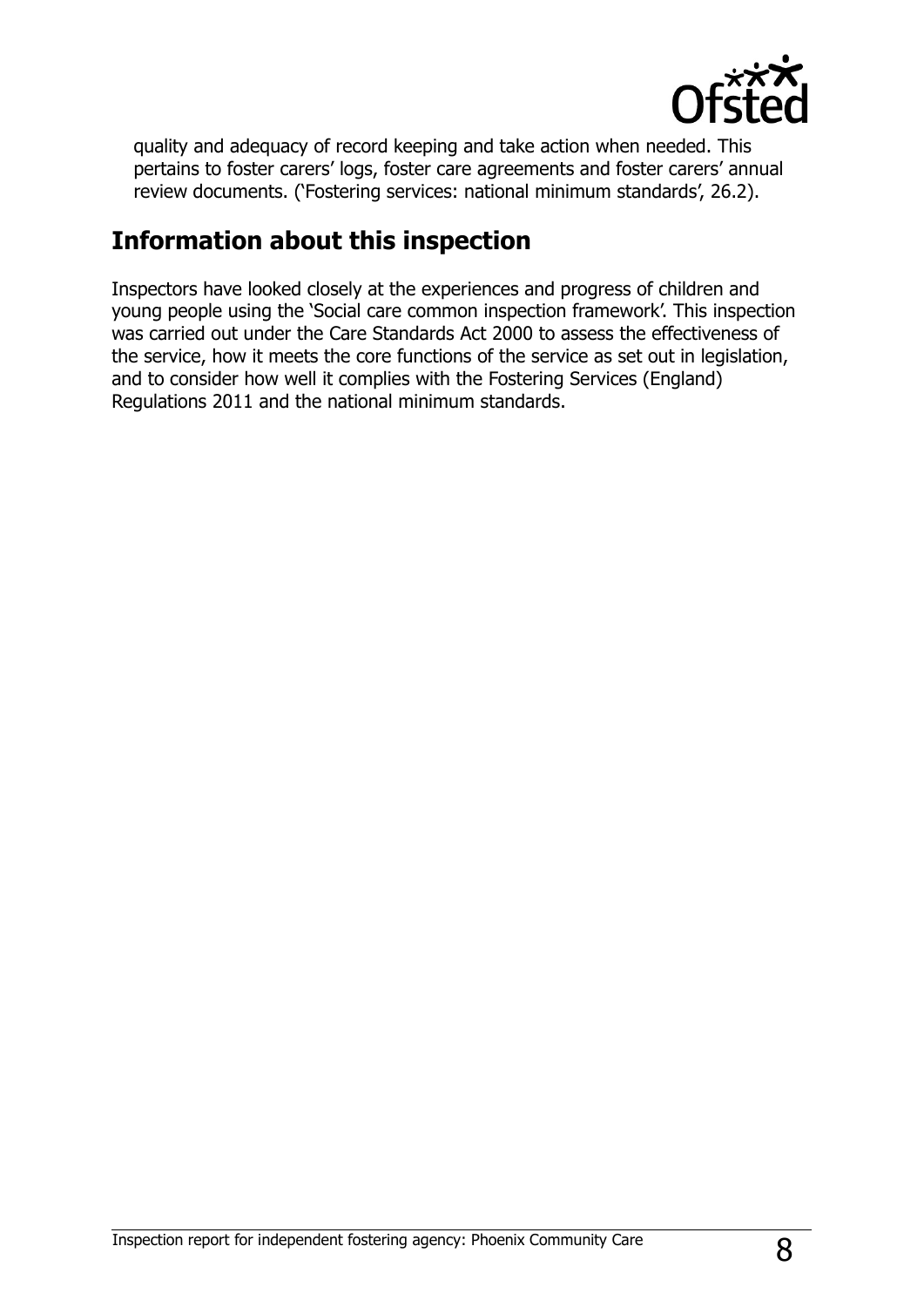

## **Independent fostering agency details**

**Unique reference number:** SC040334

**Registered provider:** Phoenix Community Care

**Registered provider address:** Room 41/42, 639 The Trampery, 639 High Road, Tottenham, London N17 8AA

**Responsible individual:** Gareth Hawkes

**Registered manager:** Pauline Hawkes Jeffrey Coates

**Telephone number:** 02088876888

**Email address:** info@phoenixcommunity.co.uk

## **Inspector**

Sandra Jacobs-Walls, Social Care Inspector